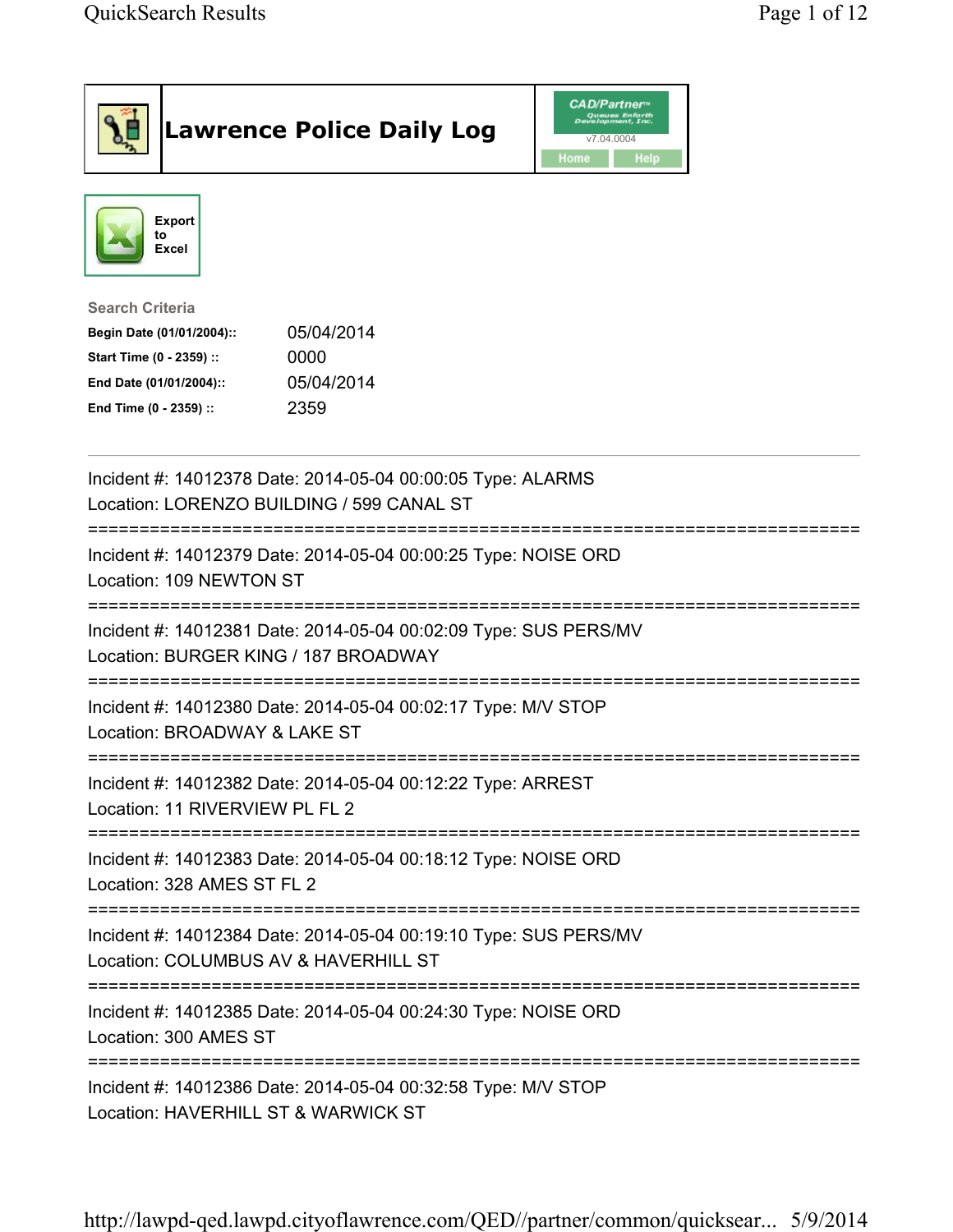| Incident #: 14012387 Date: 2014-05-04 00:33:49 Type: NOISE ORD<br>Location: 28 INMAN ST #A                                                                   |
|--------------------------------------------------------------------------------------------------------------------------------------------------------------|
| Incident #: 14012388 Date: 2014-05-04 00:44:58 Type: SUS PERS/MV<br>Location: 205 BROADWAY                                                                   |
| Incident #: 14012389 Date: 2014-05-04 00:52:02 Type: DISTURBANCE<br>Location: 35 BROMFIELD ST<br>===================                                         |
| Incident #: 14012390 Date: 2014-05-04 01:09:37 Type: MAL DAMAGE<br>Location: 123 MAY ST<br>====================================                              |
| Incident #: 14012391 Date: 2014-05-04 01:10:36 Type: NOISE ORD<br>Location: ALDER ST & HAMPSHIRE ST<br>==========================                            |
| Incident #: 14012392 Date: 2014-05-04 01:14:21 Type: NOISE ORD<br>Location: 448 LOWELL ST FL 2                                                               |
| Incident #: 14012393 Date: 2014-05-04 01:16:16 Type: NOISE ORD<br>Location: 309 E HAVERHILL ST FL 1<br>:===============                                      |
| Incident #: 14012394 Date: 2014-05-04 01:17:58 Type: ARREST<br>Location: EMBLEM AND BADGE INC / 386 ESSEX ST                                                 |
| Incident #: 14012395 Date: 2014-05-04 01:20:15 Type: NOISE ORD<br>Location: 109 NEWTON ST FL 1                                                               |
| Incident #: 14012396 Date: 2014-05-04 01:27:07 Type: TRESPASSING<br>Location: 414 COMMON ST                                                                  |
| Incident #: 14012397 Date: 2014-05-04 01:30:26 Type: NOISE ORD<br>Location: 26 INMAN ST #8                                                                   |
| =====================================<br>Incident #: 14012398 Date: 2014-05-04 01:32:39 Type: MEDIC SUPPORT<br>Location: 51 W DALTON ST                      |
| ===================================<br>Incident #: 14012399 Date: 2014-05-04 01:32:53 Type: M/V STOP<br>Location: BENNINGTON ST & BROMFIELD ST               |
| Incident #: 14012400 Date: 2014-05-04 01:36:06 Type: NOISE ORD<br>$\overline{a}$ and $\overline{a}$ and $\overline{a}$ and $\overline{a}$ and $\overline{a}$ |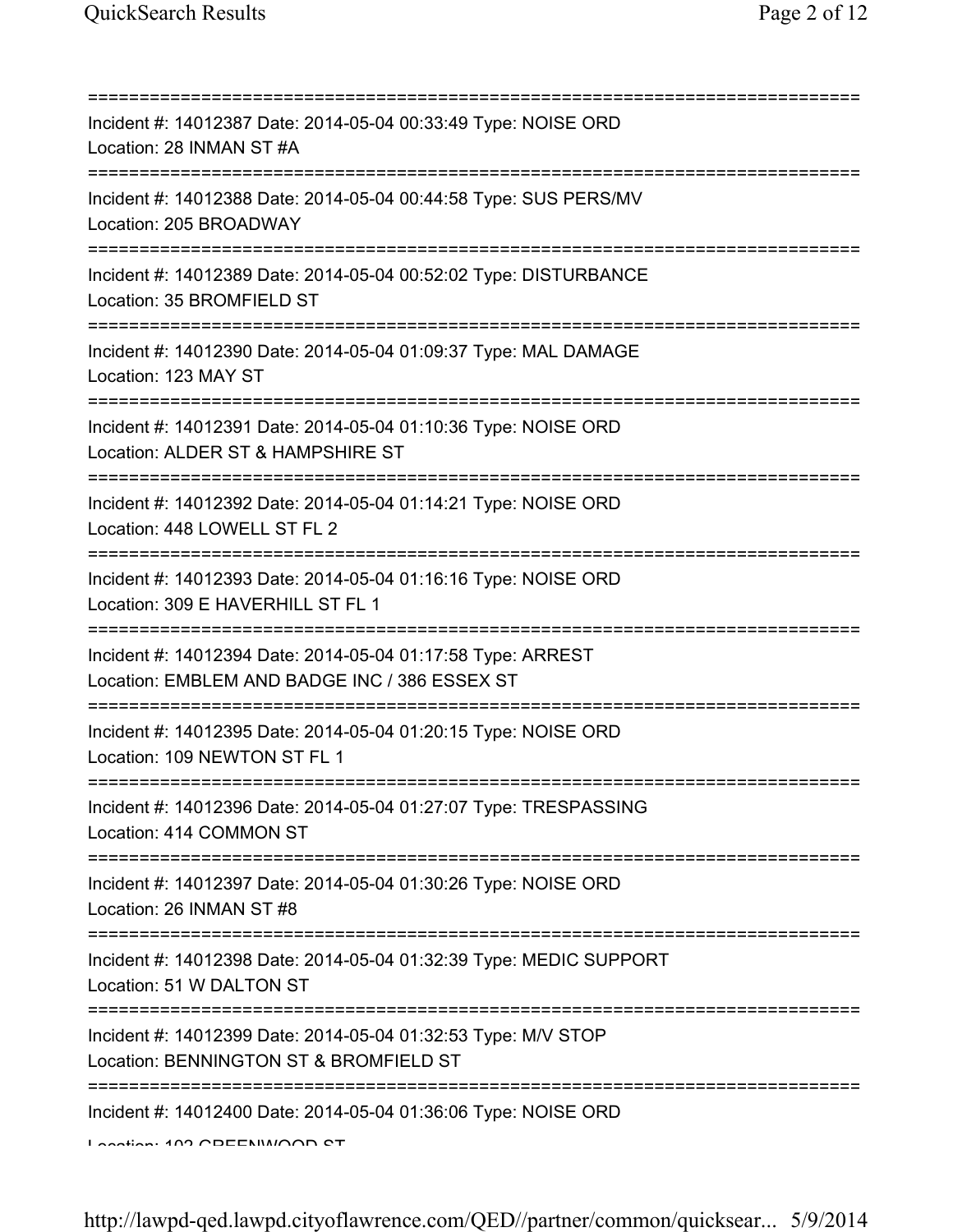| Incident #: 14012401 Date: 2014-05-04 01:42:36 Type: HIT & RUN M/V<br>Location: 103 E PLEASANT ST                                |
|----------------------------------------------------------------------------------------------------------------------------------|
| Incident #: 14012402 Date: 2014-05-04 01:45:07 Type: DISTURBANCE<br>Location: SAM'S FOOD STORE / 389 BROADWAY                    |
| Incident #: 14012403 Date: 2014-05-04 01:52:03 Type: LOUD NOISE<br>Location: CAMELA TEOLI WAY<br>=============================== |
| Incident #: 14012404 Date: 2014-05-04 01:54:00 Type: NOISE ORD<br>Location: 655 ESSEX ST FL BLDG 6                               |
| Incident #: 14012405 Date: 2014-05-04 01:59:08 Type: DISTURBANCE<br>Location: BURGER KING / 187 BROADWAY                         |
| Incident #: 14012406 Date: 2014-05-04 02:01:15 Type: NOISE ORD<br>Location: 35 COMMON ST #209                                    |
| Incident #: 14012407 Date: 2014-05-04 02:09:28 Type: M/V STOP<br>Location: BRADFORD ST & WEST ST                                 |
| Incident #: 14012409 Date: 2014-05-04 02:18:57 Type: NOISE ORD<br>Location: 23 WASHINGTON ST                                     |
| Incident #: 14012408 Date: 2014-05-04 02:19:06 Type: NOISE ORD<br>Location: 23 WASHINGTON ST                                     |
| Incident #: 14012410 Date: 2014-05-04 02:21:15 Type: VIO CITY ORD<br>Location: S BROADWAY & WEARE ST                             |
| Incident #: 14012411 Date: 2014-05-04 02:23:09 Type: M/V STOP<br>Location: BROADWAY & LOWELL ST                                  |
| Incident #: 14012412 Date: 2014-05-04 02:23:37 Type: MAL DAMAGE<br>Location: 96 ABBOTT ST                                        |
| :=========================<br>Incident #: 14012413 Date: 2014-05-04 02:27:52 Type: NOISE ORD<br>Location: BEACON ST & LISA LN    |
| Incident #: 14012414 Date: 2014-05-04 02:29:10 Type: NOISE ORD                                                                   |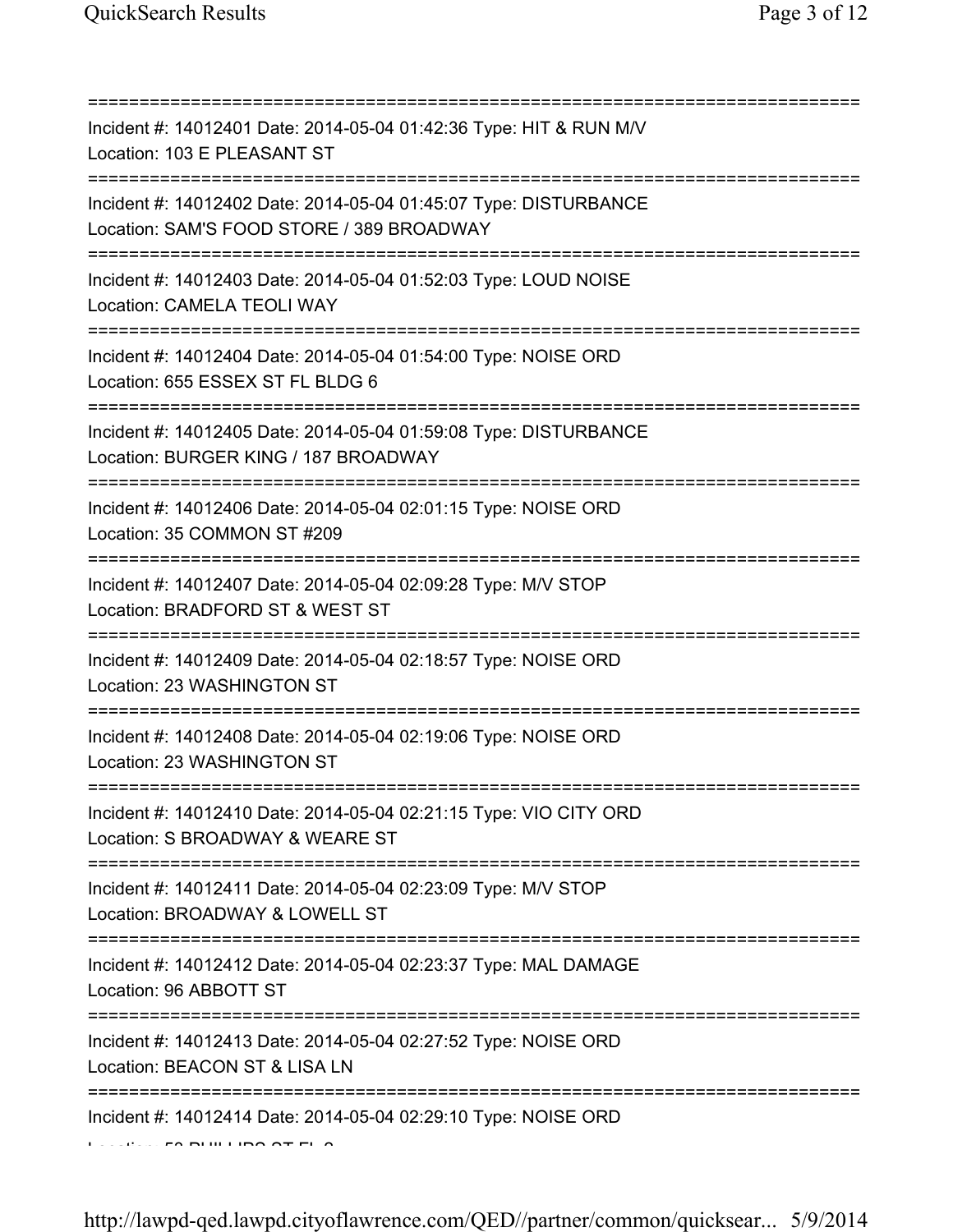Location: 71 BASSWOOD ST

=========================================================================== Incident #: 14012415 Date: 2014-05-04 02:31:08 Type: DOMESTIC/PROG Location: 105 SPRUCE ST FL 2 =========================================================================== Incident #: 14012416 Date: 2014-05-04 02:42:55 Type: NOISE ORD Location: 57 FRANKLIN ST #A =========================================================================== Incident #: 14012417 Date: 2014-05-04 02:50:21 Type: TOW OF M/V Location: 100 HAWTHORNE WAY =========================================================================== Incident #: 14012418 Date: 2014-05-04 02:54:45 Type: NOISE ORD Location: BEACON ST =========================================================================== Incident #: 14012419 Date: 2014-05-04 03:23:19 Type: DEATH SUDDEN Location: 211 OSGOOD ST #1 FL BLDG 15 =========================================================================== Incident #: 14012420 Date: 2014-05-04 03:29:32 Type: NOISE ORD Location: 112 MARSTON ST #420 =========================================================================== Incident #: 14012421 Date: 2014-05-04 03:43:55 Type: UNWANTEDGUEST Location: 105 SPRUCE ST FL 2 =========================================================================== Incident #: 14012422 Date: 2014-05-04 03:48:16 Type: DOMESTIC/PROG Location: 34 CHESTNUT ST FL 2 =========================================================================== Incident #: 14012423 Date: 2014-05-04 04:12:38 Type: DOMESTIC/PAST Location: 4 INMAN ST #14 =========================================================================== Incident #: 14012424 Date: 2014-05-04 04:24:23 Type: 209A/VIOLATION Location: 86 KNOX ST #9 FL 3 =========================================================================== Incident #: 14012425 Date: 2014-05-04 04:25:13 Type: MAN DOWN Location: 85 BERKELEY ST =========================================================================== Incident #: 14012426 Date: 2014-05-04 04:35:06 Type: LOUD NOISE Location: 25 SUMMER ST =========================================================================== Incident #: 14012427 Date: 2014-05-04 05:03:13 Type: NOISE ORD Location: 531 HAVERHILL ST =========================================================================== Incident #: 14012428 Date: 2014-05-04 05:05:42 Type: LOUD NOISE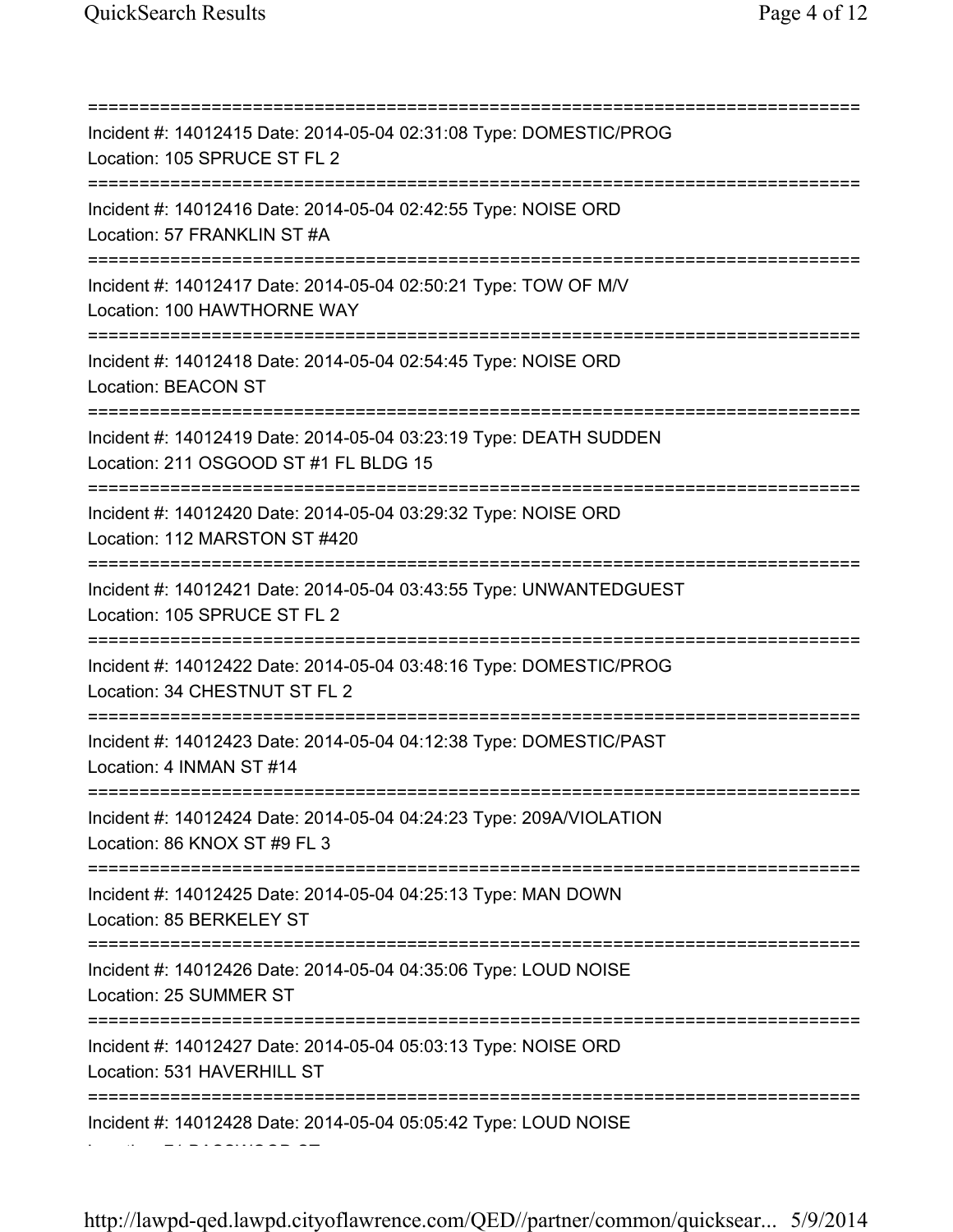=========================================================================== Incident #: 14012429 Date: 2014-05-04 05:20:53 Type: FIGHT Location: ALLSTON ST & WOODLAND ST =========================================================================== Incident #: 14012430 Date: 2014-05-04 05:30:42 Type: LOUD NOISE Location: 22 WOODLAND ST =========================================================================== Incident #: 14012431 Date: 2014-05-04 05:58:29 Type: NOISE ORD Location: 380 PARK ST FL 2 =========================================================================== Incident #: 14012432 Date: 2014-05-04 06:32:48 Type: ARREST Location: 309 E HAVERHILL ST FL 1 =========================================================================== Incident #: 14012433 Date: 2014-05-04 06:50:46 Type: UNKNOWN PROB Location: 274 E HAVERHILL ST =========================================================================== Incident #: 14012434 Date: 2014-05-04 07:03:28 Type: GENERAL SERV Location: MCDONALDS / 50 BROADWAY =========================================================================== Incident #: 14012435 Date: 2014-05-04 07:39:12 Type: UNWANTEDGUEST Location: 69 BERKELEY ST FL 2 =========================================================================== Incident #: 14012436 Date: 2014-05-04 07:44:05 Type: ALARM/BURG Location: DUCK MILL / 4 UNION ST =========================================================================== Incident #: 14012437 Date: 2014-05-04 07:47:51 Type: ALARM/BURG Location: SUPER LAUNDRY / 74 WILLOW ST =========================================================================== Incident #: 14012438 Date: 2014-05-04 07:56:01 Type: B&E/PROG Location: 10 TENNEY ST #E =========================================================================== Incident #: 14012439 Date: 2014-05-04 08:32:48 Type: TRESPASSING Location: MCDONALDS / 50 BROADWAY =========================================================================== Incident #: 14012440 Date: 2014-05-04 09:02:23 Type: ALARM/BURG Location: NEW ENGLAND CIVIC BALLER / 274 S BROADWAY =========================================================================== Incident #: 14012441 Date: 2014-05-04 09:17:43 Type: DISTURBANCE Location: 210 MERRIMACK ST #315 =========================================================================== Incident #: 14012442 Date: 2014-05-04 09:21:08 Type: TENANT PROB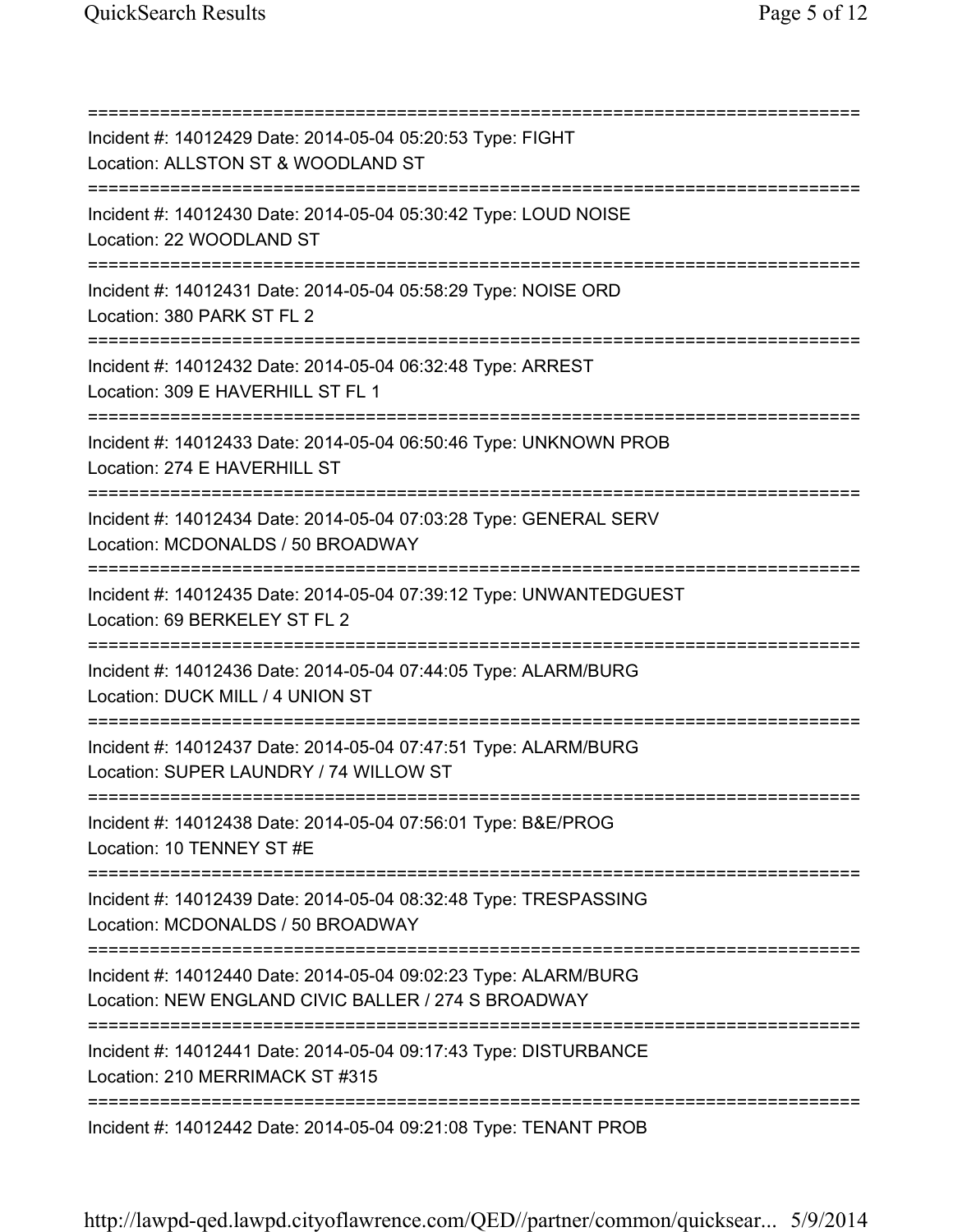=========================================================================== Incident #: 14012443 Date: 2014-05-04 09:35:40 Type: ALARM/BURG Location: 83 FARLEY ST =========================================================================== Incident #: 14012444 Date: 2014-05-04 09:42:56 Type: STOL/MV/PAS Location: 1 BEACON AV =========================================================================== Incident #: 14012445 Date: 2014-05-04 09:43:18 Type: DOMESTIC/PROG Location: 62 MELVIN ST #11-21 =========================================================================== Incident #: 14012446 Date: 2014-05-04 09:46:10 Type: MV/BLOCKING Location: 441 LOWELL ST =========================================================================== Incident #: 14012447 Date: 2014-05-04 09:58:25 Type: LIC PLATE STO Location: 57 WILLOW ST =========================================================================== Incident #: 14012448 Date: 2014-05-04 10:17:08 Type: ALARM/BURG Location: 165 CRAWFORD ST =========================================================================== Incident #: 14012449 Date: 2014-05-04 10:35:22 Type: MEDIC SUPPORT Location: 205 S BROADWAY =========================================================================== Incident #: 14012450 Date: 2014-05-04 10:52:38 Type: DISTURBANCE Location: 185 S BROADWAY =========================================================================== Incident #: 14012451 Date: 2014-05-04 10:56:34 Type: E911 HANGUP Location: 65 FRANKLIN ST #LEFT FL 1ST =========================================================================== Incident #: 14012452 Date: 2014-05-04 10:59:16 Type: AUTO ACC/UNK PI Location: MARSTON ST =========================================================================== Incident #: 14012453 Date: 2014-05-04 11:08:41 Type: ANIMAL COMPL Location: 197 EXCHANGE ST =========================================================================== Incident #: 14012454 Date: 2014-05-04 11:09:45 Type: HIT & RUN M/V Location: LAWRENCE ST & PARK ST =========================================================================== Incident #: 14012455 Date: 2014-05-04 11:14:54 Type: UNKNOWN PROB Location: 134 CHESTER ST =========================================================================== Incident #: 14012456 Date: 2014-05-04 11:24:23 Type: B&E/MV/PAST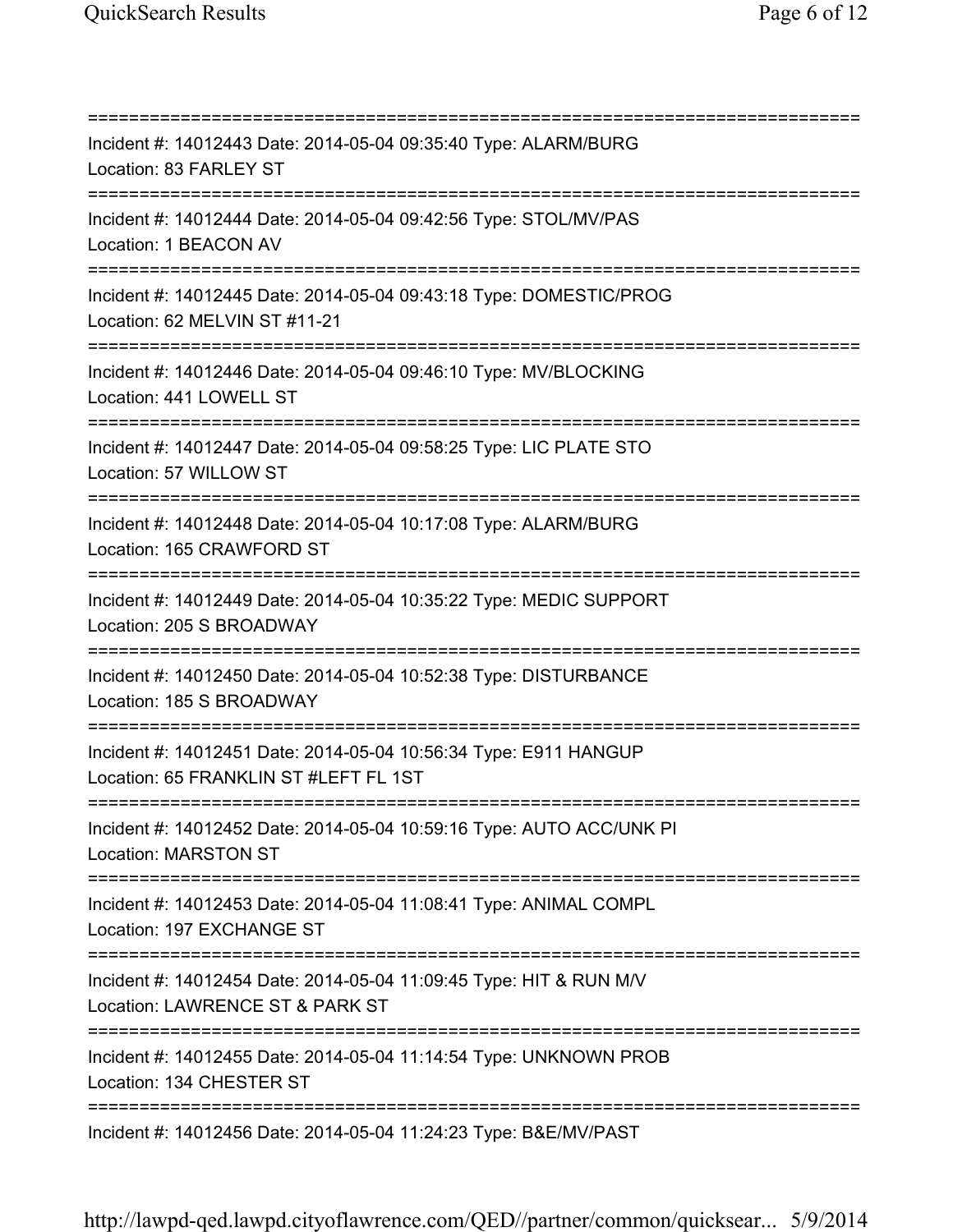Location: 72 BYRON AV

| Incident #: 14012457 Date: 2014-05-04 11:27:01 Type: ALARM/BURG<br>Location: GREATER LAWRENCE CAC ADMIN / 309 ESSEX ST             |
|------------------------------------------------------------------------------------------------------------------------------------|
| Incident #: 14012458 Date: 2014-05-04 11:28:39 Type: ALARM/BURG<br>Location: GALAXY CENTRAL VACUUM SYSTM / 16 BALLARD RD           |
| Incident #: 14012459 Date: 2014-05-04 11:46:01 Type: ASSIST FIRE<br>Location: 925 ESSEX ST FL 1ST                                  |
| Incident #: 14012460 Date: 2014-05-04 12:16:12 Type: TOW/REPOSSED<br>Location: 24 N BOYLSTON ST                                    |
| ;===================================<br>Incident #: 14012461 Date: 2014-05-04 12:18:51 Type: TOW/REPOSSED<br>Location: 300 PARK ST |
| Incident #: 14012462 Date: 2014-05-04 12:40:57 Type: HIT & RUN M/V<br>Location: 106 E PLEASANT ST                                  |
| Incident #: 14012463 Date: 2014-05-04 12:52:30 Type: STOL/MV/PAS<br>Location: 80 WARREN ST                                         |
| Incident #: 14012464 Date: 2014-05-04 12:56:11 Type: MAL DAMG PROG<br>Location: 54 WOODLAND ST                                     |
| Incident #: 14012465 Date: 2014-05-04 13:05:36 Type: LOST PROPERTY<br>Location: 101 WILLOW ST                                      |
| Incident #: 14012466 Date: 2014-05-04 13:53:06 Type: MEDIC SUPPORT<br>Location: 383 HAVERHILL ST FL 2ND                            |
| Incident #: 14012467 Date: 2014-05-04 14:21:00 Type: SUS PERS/MV<br>Location: SHAW ST                                              |
| Incident #: 14012468 Date: 2014-05-04 14:24:27 Type: AUTO ACC/PED<br>Location: 103 INMAN ST                                        |
| Incident #: 14012469 Date: 2014-05-04 14:56:38 Type: 911 HANG UP<br>Location: 13 BRADFORD ST #2                                    |
| DOILIOIAN H. 4 ANA OTA DALA DE NA A LA DOIDO TURNA AL ADAMBLIDO                                                                    |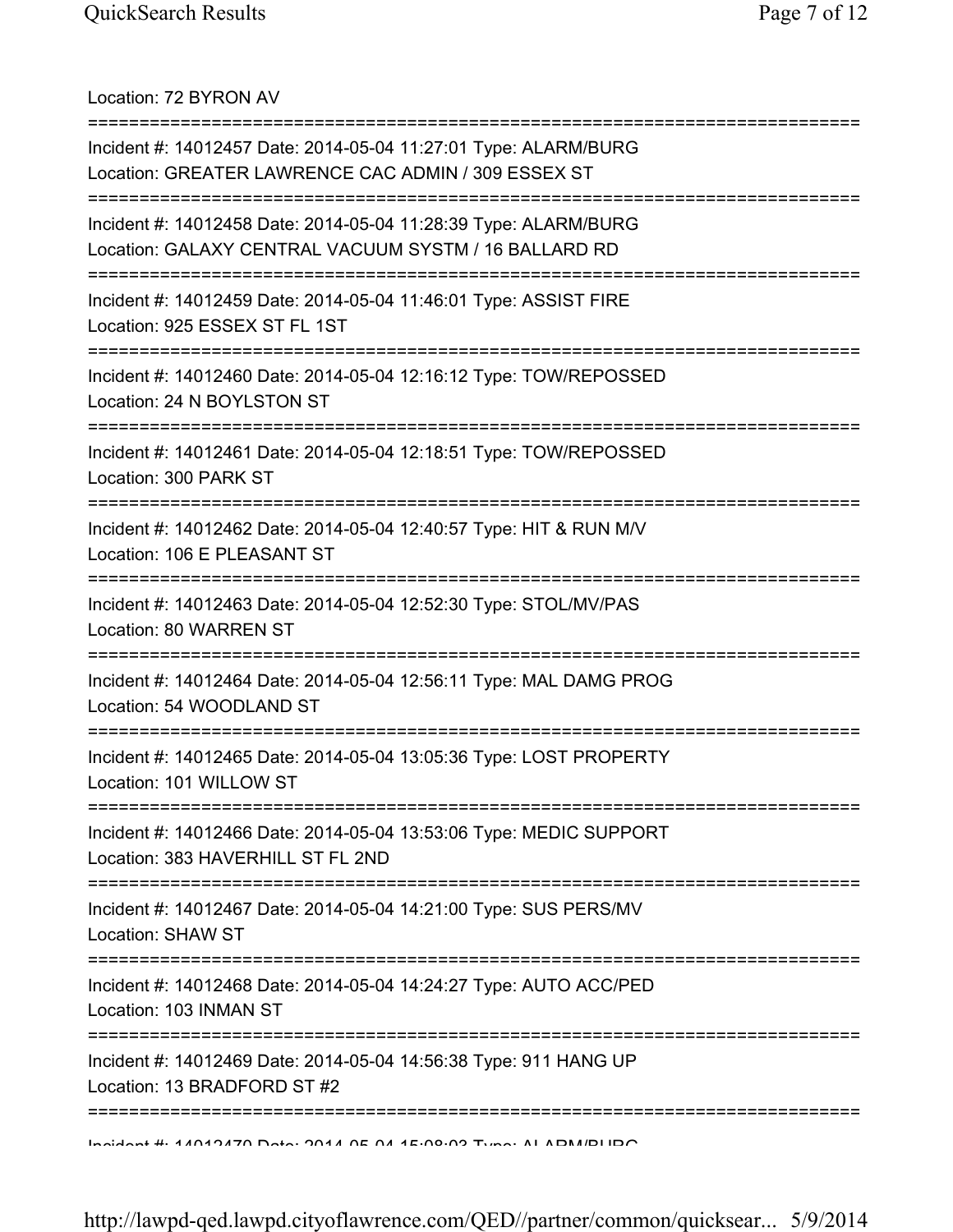| Location: LORENZO BUILDING / 599 CANAL ST<br>====================================                                                                            |
|--------------------------------------------------------------------------------------------------------------------------------------------------------------|
| Incident #: 14012471 Date: 2014-05-04 15:28:08 Type: MISSING PERS<br>Location: 87 SUMMER ST                                                                  |
| Incident #: 14012472 Date: 2014-05-04 15:51:25 Type: UNWANTEDGUEST<br>Location: 88 MAPLE ST                                                                  |
| Incident #: 14012473 Date: 2014-05-04 15:53:11 Type: E911 HANGUP<br>Location: 243 S BROADWAY                                                                 |
| Incident #: 14012474 Date: 2014-05-04 15:59:46 Type: MEDIC SUPPORT<br>Location: 4 GREENWOOD ST FL 1ST                                                        |
| =====================<br>Incident #: 14012475 Date: 2014-05-04 16:00:37 Type: ROBBERY ARMED<br>Location: EXCHANGE ST & PARK ST<br>========================== |
| Incident #: 14012476 Date: 2014-05-04 16:02:03 Type: TRESPASSING<br>Location: 266 BROADWAY                                                                   |
| Incident #: 14012477 Date: 2014-05-04 16:37:56 Type: CK WELL BEING<br>Location: 30 MORTON ST #2                                                              |
| Incident #: 14012478 Date: 2014-05-04 17:05:44 Type: CK WELL BEING<br>Location: 52 WILLOW ST                                                                 |
| Incident #: 14012479 Date: 2014-05-04 17:26:03 Type: INVEST CONT<br>Location: 95 CHESTER ST                                                                  |
| Incident #: 14012480 Date: 2014-05-04 17:34:43 Type: FIGHT<br>Location: GOMEZ MARKET / 294 PROSPECT ST                                                       |
| Incident #: 14012481 Date: 2014-05-04 17:38:35 Type: KEEP PEACE<br>Location: 317 LOWELL ST                                                                   |
| Incident #: 14012482 Date: 2014-05-04 17:53:44 Type: NOISE ORD<br>Location: 13 HANCOCK ST                                                                    |
| Incident #: 14012483 Date: 2014-05-04 17:56:56 Type: INVEST CONT<br>Location: 19 DOYLE ST                                                                    |
|                                                                                                                                                              |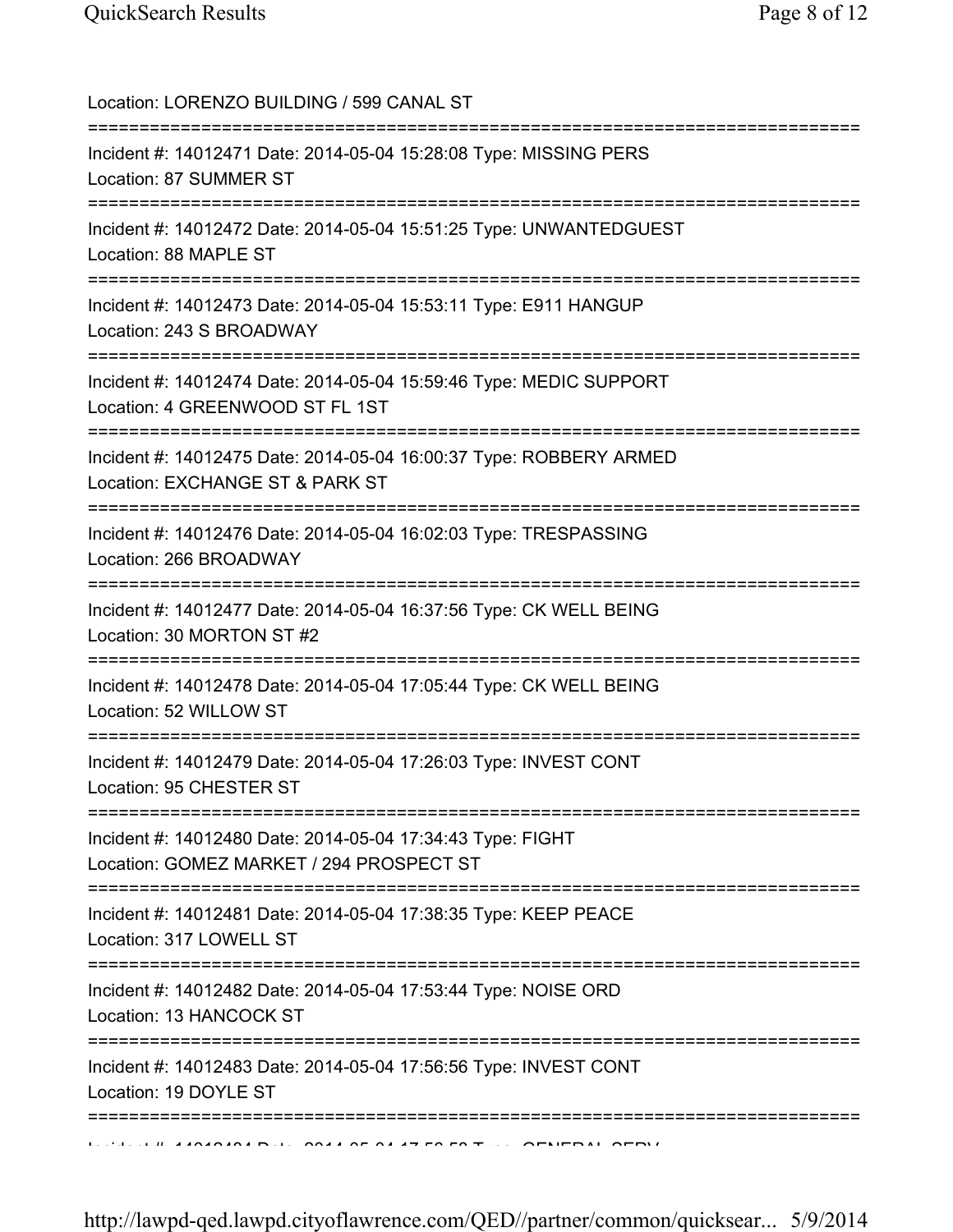| Location: HAFFNERS / 425 MARKET ST<br>:==================                                                                                                |
|----------------------------------------------------------------------------------------------------------------------------------------------------------|
| Incident #: 14012485 Date: 2014-05-04 18:02:20 Type: M/V STOP<br>Location: 77 S UNION ST                                                                 |
| Incident #: 14012487 Date: 2014-05-04 18:11:13 Type: HIT & RUN M/V<br>Location: 30 MELROSE ST                                                            |
| Incident #: 14012486 Date: 2014-05-04 18:11:17 Type: DOMESTIC/PROG<br>Location: 22 CANTON ST #B                                                          |
| Incident #: 14012488 Date: 2014-05-04 18:16:30 Type: SUS PERS/MV<br>Location: LITTLE CEASARS / 370 BROADWAY                                              |
| ==============================<br>Incident #: 14012489 Date: 2014-05-04 18:26:07 Type: M/V STOP<br>Location: BAILEY ST & BLANCHARD ST                    |
| Incident #: 14012490 Date: 2014-05-04 18:40:09 Type: ALARMS<br>Location: ARLINGTON SCHOOL / 150 ARLINGTON ST                                             |
| ====================================<br>Incident #: 14012491 Date: 2014-05-04 19:03:45 Type: TOW OF M/V<br>Location: LAWRENCE FLEA MARKET / 468 CANAL ST |
| ==========================<br>Incident #: 14012492 Date: 2014-05-04 19:04:47 Type: COURT DOC SERVE<br>Location: 449 LOWELL ST                            |
| Incident #: 14012493 Date: 2014-05-04 19:20:30 Type: TOW OF M/V<br>Location: 31 LAFAYETTE AV                                                             |
| Incident #: 14012494 Date: 2014-05-04 19:38:44 Type: COURT DOC SERVE<br>Location: 187 UNION ST                                                           |
| Incident #: 14012495 Date: 2014-05-04 19:56:04 Type: COURT DOC SERVE<br>Location: 104 LEXINGTON ST                                                       |
| Incident #: 14012496 Date: 2014-05-04 19:56:41 Type: COURT DOC SERVE<br>Location: 94 LEXINGTON ST                                                        |
| Incident #: 14012497 Date: 2014-05-04 20:02:57 Type: COURT DOC SERVE<br>Location: 45 EXCHANGE ST                                                         |
|                                                                                                                                                          |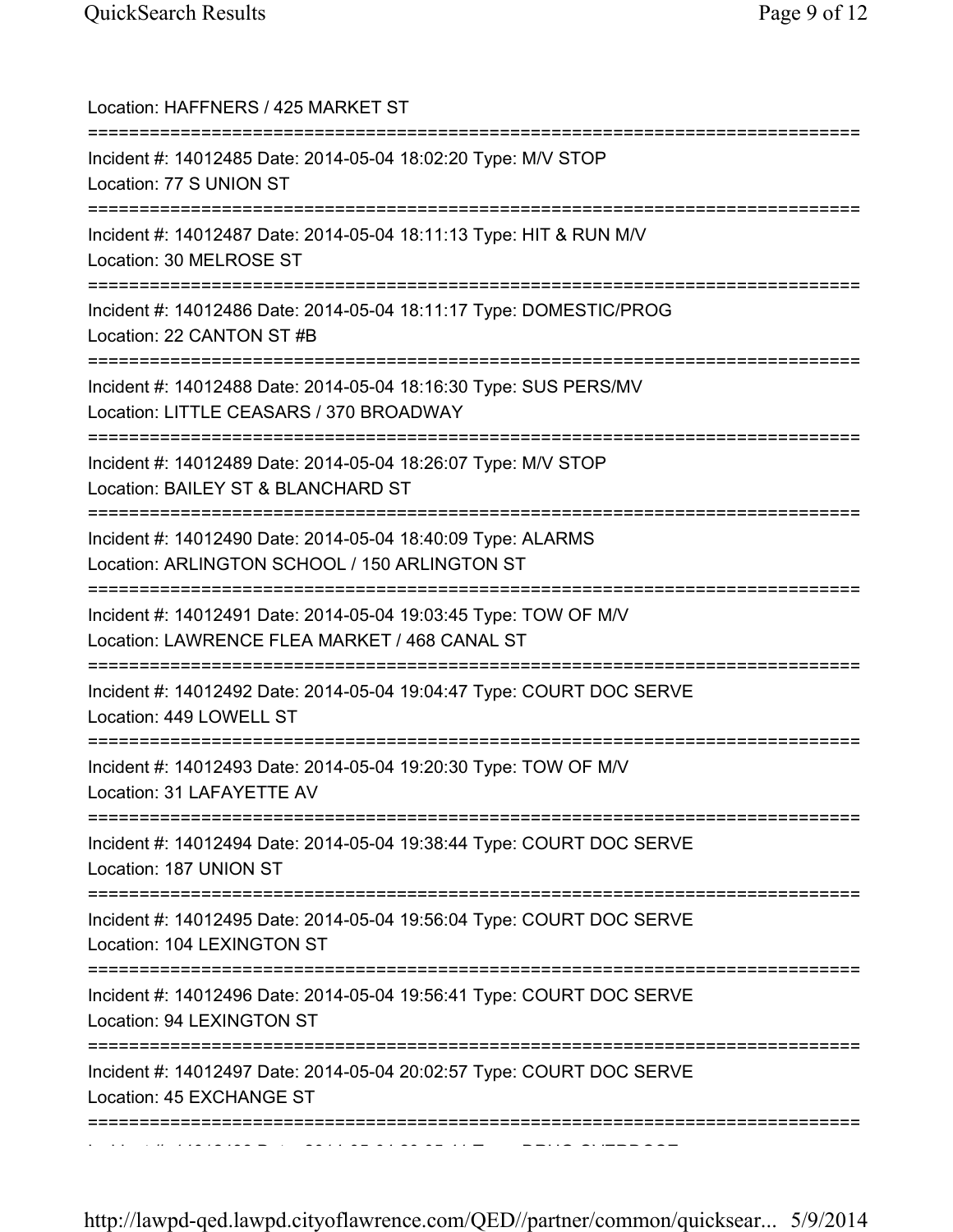Location: 23 DURANT ST =========================================================================== Incident #: 14012499 Date: 2014-05-04 20:13:32 Type: B&E/MV/PAST Location: BRADFORD ST & BROADWAY =========================================================================== Incident #: 14012500 Date: 2014-05-04 20:18:05 Type: COURT DOC SERVE Location: CCS UNIT / 12 METHUEN ST =========================================================================== Incident #: 14012501 Date: 2014-05-04 20:27:57 Type: COURT DOC SERVE Location: 1062 ESSEX ST =========================================================================== Incident #: 14012502 Date: 2014-05-04 20:28:40 Type: COURT DOC SERVE Location: 21 DOYLE ST =========================================================================== Incident #: 14012503 Date: 2014-05-04 20:33:26 Type: CK WELL BEING Location: MARSHALLS / 73 WINTHROP AV =========================================================================== Incident #: 14012504 Date: 2014-05-04 20:46:01 Type: ALARMS Location: GUILMETTE SCHOOL / 80 BODWELL ST =========================================================================== Incident #: 14012505 Date: 2014-05-04 20:50:53 Type: SUS PERS/MV Location: 1 TREMONT ST =========================================================================== Incident #: 14012506 Date: 2014-05-04 20:51:30 Type: NOISE ORD Location: 23 WASHINGTON ST =========================================================================== Incident #: 14012507 Date: 2014-05-04 21:00:45 Type: TOW OF M/V Location: 425 MARKET ST =========================================================================== Incident #: 14012508 Date: 2014-05-04 21:13:09 Type: AUTO ACC/NO PI Location: PARK ST & TRENTON ST =========================================================================== Incident #: 14012509 Date: 2014-05-04 21:17:13 Type: B&E/MV/PAST Location: ROYS STOP AND GO / 309 MERRIMACK ST =========================================================================== Incident #: 14012510 Date: 2014-05-04 21:22:59 Type: DISTURBANCE Location: 349 ESSEX ST FL 2 =========================================================================== Incident #: 14012511 Date: 2014-05-04 21:36:45 Type: TOW OF M/V Location: 473 ESSEX ST ===========================================================================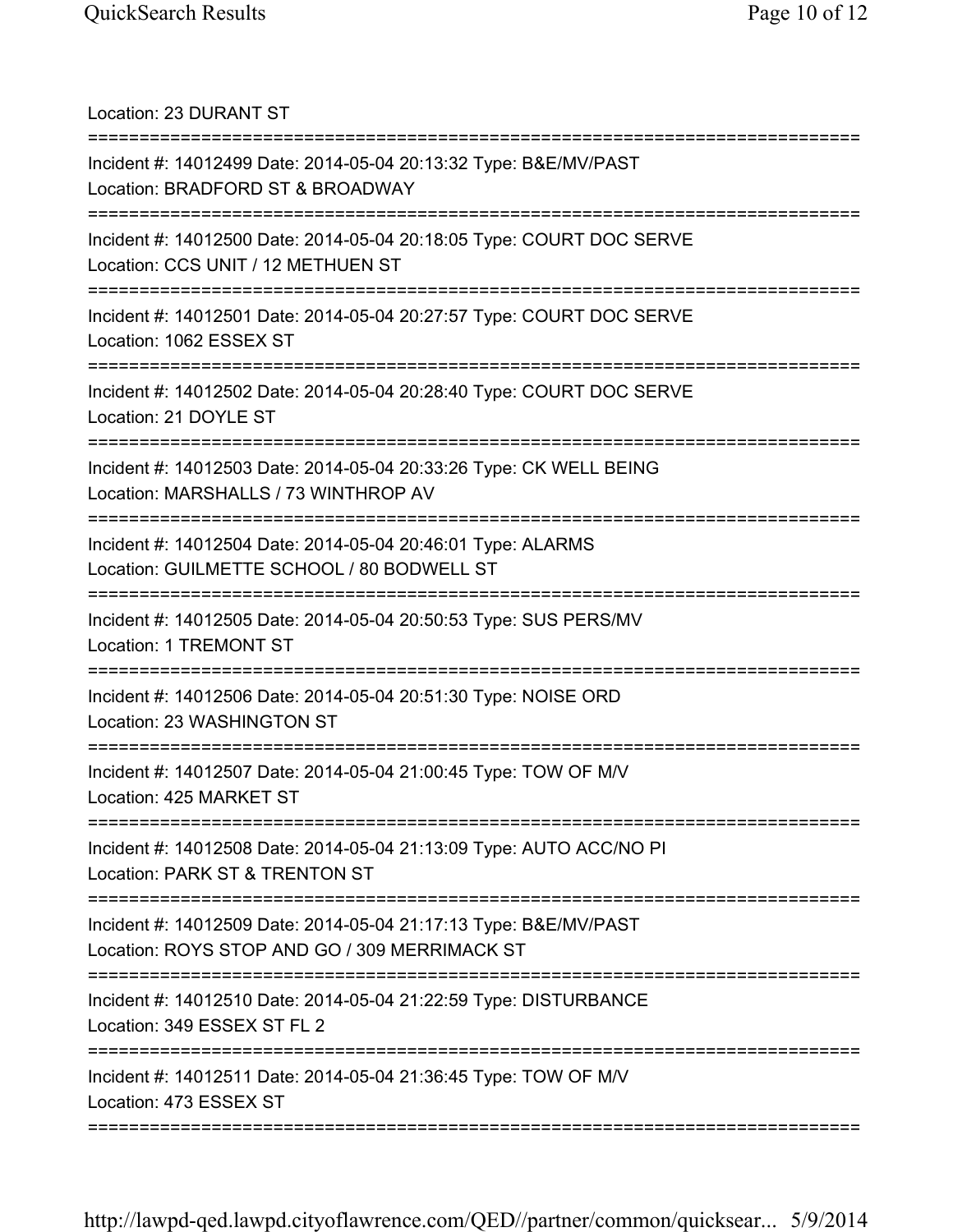| Location: 175 BAILEY ST                                                                                                                          |
|--------------------------------------------------------------------------------------------------------------------------------------------------|
| Incident #: 14012513 Date: 2014-05-04 21:57:24 Type: M/V STOP<br>Location: DORCHESTER ST & WINTHROP AV                                           |
| Incident #: 14012514 Date: 2014-05-04 21:57:35 Type: M/V STOP<br>Location: BROADWAY & TREMONT ST                                                 |
| Incident #: 14012515 Date: 2014-05-04 22:01:42 Type: NOISE ORD<br>Location: BELLEVUE ST & BICKNELL TER                                           |
| Incident #: 14012516 Date: 2014-05-04 22:11:34 Type: GENERAL SERV<br>Location: MR TUX / 59 MERRIMACK ST<br>===================================== |
| Incident #: 14012517 Date: 2014-05-04 22:22:56 Type: ARREST<br>Location: MCDONALDS / 50 BROADWAY                                                 |
| Incident #: 14012518 Date: 2014-05-04 22:30:54 Type: MISSING PERS<br>Location: SAUNDERS ST & THORNDIKE ST                                        |
| Incident #: 14012519 Date: 2014-05-04 22:40:52 Type: TOW OF M/V<br>Location: SWEENEYS PACKAGE STORE / 90 ESSEX ST                                |
| Incident #: 14012520 Date: 2014-05-04 22:43:09 Type: LOUD NOISE<br>Location: PARK ST & LAWRENCE ST                                               |
| Incident #: 14012521 Date: 2014-05-04 22:43:12 Type: B&E/MV/PAST<br>Location: 200 COMMON ST                                                      |
| Incident #: 14012522 Date: 2014-05-04 22:45:05 Type: DISTURBANCE<br>Location: MACARENA / 144 COMMON ST                                           |
| Incident #: 14012523 Date: 2014-05-04 22:53:21 Type: TOW OF M/V<br>Location: 56 SPRINGFIELD ST<br>==============                                 |
| Incident #: 14012524 Date: 2014-05-04 22:59:08 Type: B&E/MV/PAST<br>Location: ESSEX ST & UNION ST<br>=========                                   |
| Incident #: 14012525 Date: 2014-05-04 23:00:22 Type: ALARMS<br>Location: RESALE ELECTRONICS / 53 ESSEX ST                                        |
|                                                                                                                                                  |